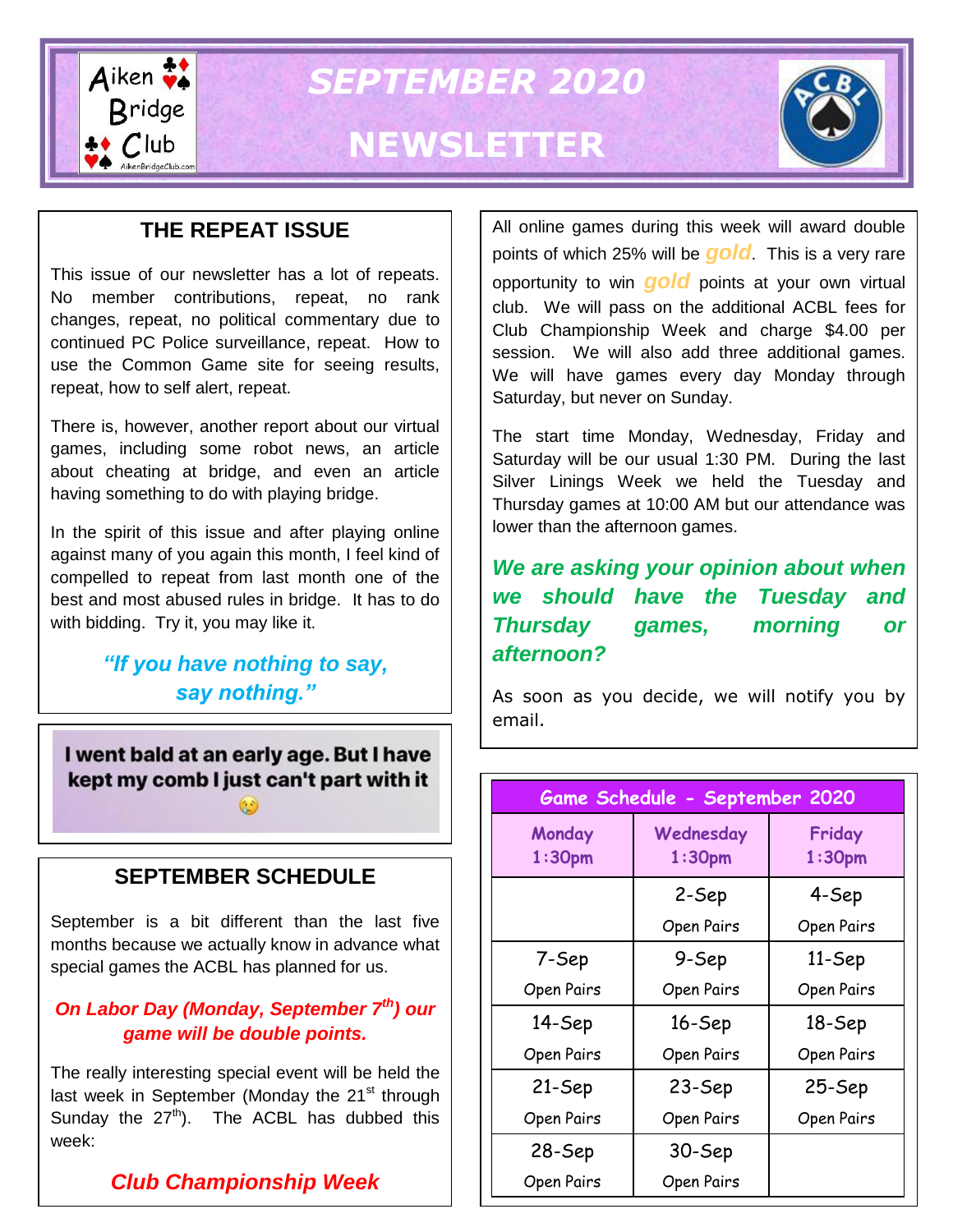## **VIRTUAL CLUB THINGY REPORT**

WOW! Can you believe it has been 173 days since we last played face to face bridge at the Croft House? Strange times, these. I think we should all be grateful that, due to the combined efforts of the folks at Common Game, BBO, the ACBL, and our game directors (Alan, Lauren, Jay, Jesse and Steve) we are still able to play bridge and to play with each other. No, it's not even close to the real thing. I really miss seeing all you guys and hope you are all well. Hang in there, this thing will be defeated, and we will embark on the new normal.

August was our fifth month playing on BBO. We held our usual 3 games per week and averaged 13.2 tables. This is the same as it's been for the last few months, so, I think critical mass has been achieved. Do you know what critical mass means? Me neither. Back in the day when I was playing business instead of playing bridge, I had a number of folk around me who listed their educational credentials as "BS, MBA Whatever University." They used that critical mass terminology much too frequently and I concluded it was just MBA BS.

Whoops, looks like I got sidetracked. Let's talk about some other BBO related stuff.

**Who Can Play** – amazingly, this thing did not change this month. Furthermore, I think this may actually be the final iteration. I hope so, because it seems like a fair solution to the problem of protecting individual club revenue while allowing players the freedom to play in different games.

The current (and hopefully final) rule is that anyone can play anywhere with the approval of the sponsoring club. However, a club is limited to 15% guests averaged over time. A guest is defined as someone who has not played in the club's face to face venue in the prior 18 months and has not been authorized to play at the club by the ACBL through its "poaching" protocol. It is also now allowable for two guests to play together in our games. Our policy, however, is to not allow pairs with no affiliation with our club to play in our games. Should we exceed the 15% limitation, we will have to refuse entry to some guests. I have been tracking this number since the new rule was put in place and we are currently averaging 7.9% guests, so I doubt this will be an issue for us.

*Robots* – you may or may not have noticed that when you go to register for our games, there is an option to play with a robot for \$ .25. Originally, the ACBL did not want to allow robots in the virtual games, but a while back, they changed their mind. While I am not particularly fond of person/robot partnerships in our games, I do think they serve a useful purpose. If your partner cancels on you at the last moment but you really want to play, the robot is a good solution. Likewise, if you hadn't planned to play and change your mind, the robot is an alternative

Please understand that playing with a robot partner can be a bit of a trip. They play a pretty sophisticated system which you may not be familiar with. They use Soloway Jump Shifts, Support Doubles, Mixed Raises, Fit Jumps, Smolen, Cappelletti, regular and self splinters, just to name a few. I know quite a few of our players say they don't do reverses, well, the robots do. They really don't care what you play – you are expected to play what they play – no ifs, ands, or buts. If you think you are only competing, they will think you have extra stuff. Their opening leads can also be a bit eccentric. Thus far, we have had two person/robot partnerships play in our games. One good result, one bad result. So, who knows?

So, while we will allow person/robot partnerships in our games, we are kind of discouraging it except for the special circumstances mentioned above.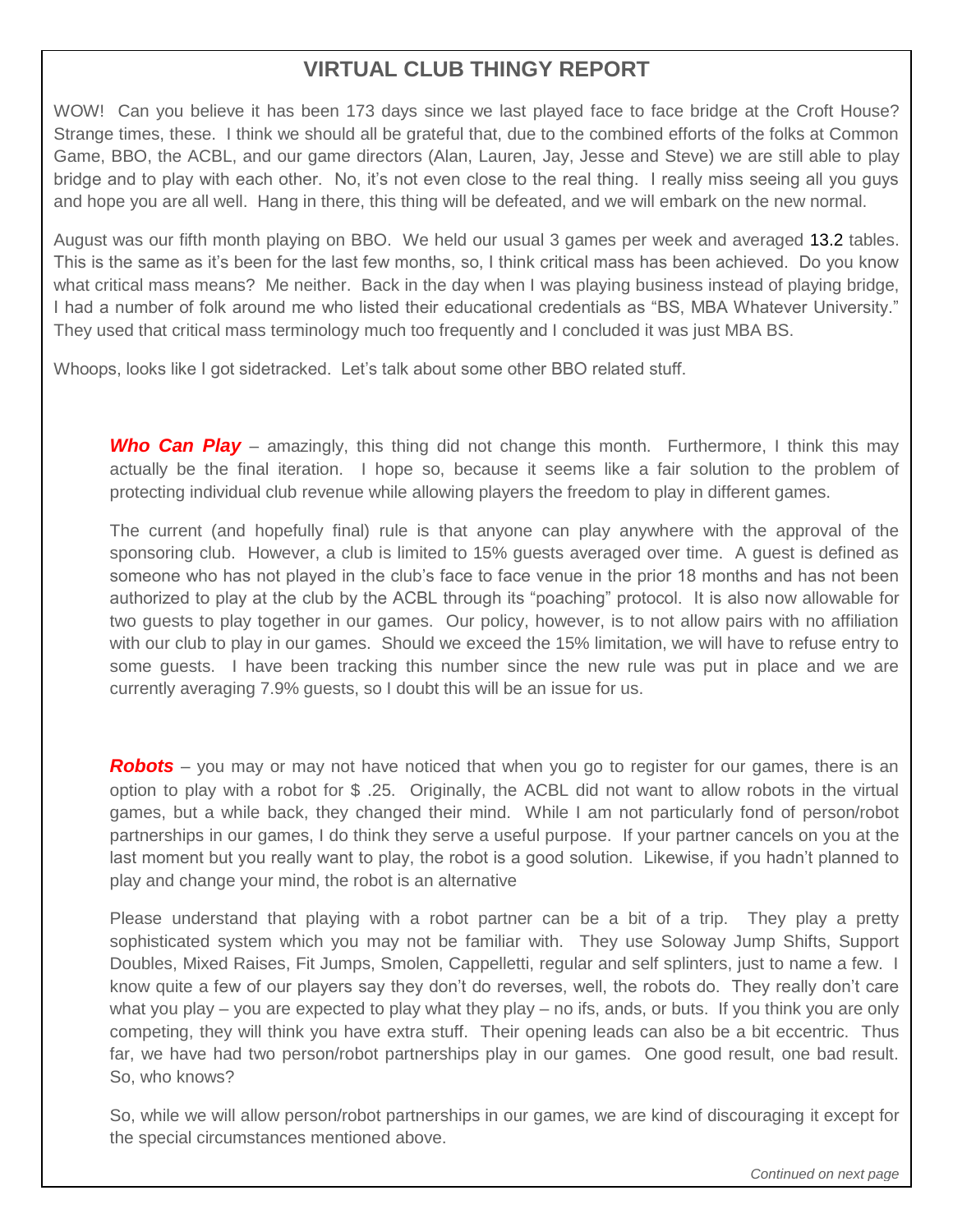On the other hand, we are going to try using robot pairs to fill in the movement if we have half a table. Currently we have to seek subs to fill in, and they are frequently hard to find. Then, after their first bad board or if they decide they don't like their partner, they leave and we need to find another …. and on and on. The robots, on the other hand, will play till the bitter end without any complaining.

We have not used robot pairs for filling out the movement in the past because we did not want them to earn any masterpoints that should go to our players (the random subs do earn points even if they are not ACBL members).

The robot pairs will do well. They know all the percentage plays and they never ever forget the conventions they are playing. However, the masterpoint problem has been fixed by making the robots ineligible to win points. For example, if the robot pair comes in second, they will be skipped and the third place pair becomes second.

The scores that come up on BBO after our game is over will show the robot pair's result and masterpoints won. However, when the results are sent to the ACBL, the robots will be made ineligible.

#### *Note: The masterpoint awards shown on BBO, Common Game, and ACBL Live for Clubs are frequently different. The official awards are those shown on ACBL Live for Clubs.*

Like everything we try, if you don't like it, just let us know.

**Common Game Hands** – as predicted, here is the fourpeat. Since I only had three questions during the last month about where you can see the hand records and results I will put this to bed after this newsletter. You can review all the results and hand records on the Common Game web site. By clicking on player names in the board by board recaps, you can see their auction as well as the play of the hand. The link is in the email Common Game sends you. It is also here,

[The Common Game ClubWebResults Page](https://tcgcloud.bridgefinesse.com/ClubWebHost/146233/) 

**Self Alerting** – while it appears the Common Game Hand comments are ending with the fourpeat, it looks like the Self Alerting comments are going to be an infinipeat. We still don't quite get this, so here we go again. On BBO, you should **self alert** any bid or announcement you would make playing F2F (face to face). To do this, press the "Alert" box in your bidding box, enter the description and then make the bid. The alert will be seen only by your opponents, your partner, as usual, remains in the dark. Do not alert by chatting to the table (which kind of defeats the purpose of the self alert – that the opponents know what your bid means even if your partner doesn't) or to your opponents.

Thus far we have put links to three videos in our Newsletter, plus a few different written explanations of the Self Alert process. Despite all this, we still don't get it. So, for this month's try we refer you to page 18 of the August ACBL Bulletin where you will find a graphic presentation. Please read it. For your convenience, we have also reproduced it on the next page of this newsletter, but it's kind of fuzzy.

*House Rules* --for those of you playing Montreal Relay, Kennedy Club, etc., you must alert that 1 club could be short, that a one diamond response denies a five card major (and if it shows a 4 card major or not), and that a one heart or one spade response shows a five card suit.

It is no longer necessary to self alert a no trump range that falls within 15 to 18 high card points. There is also no need to alert Stayman or major suit transfers over no trump bids.

*Continued on next page*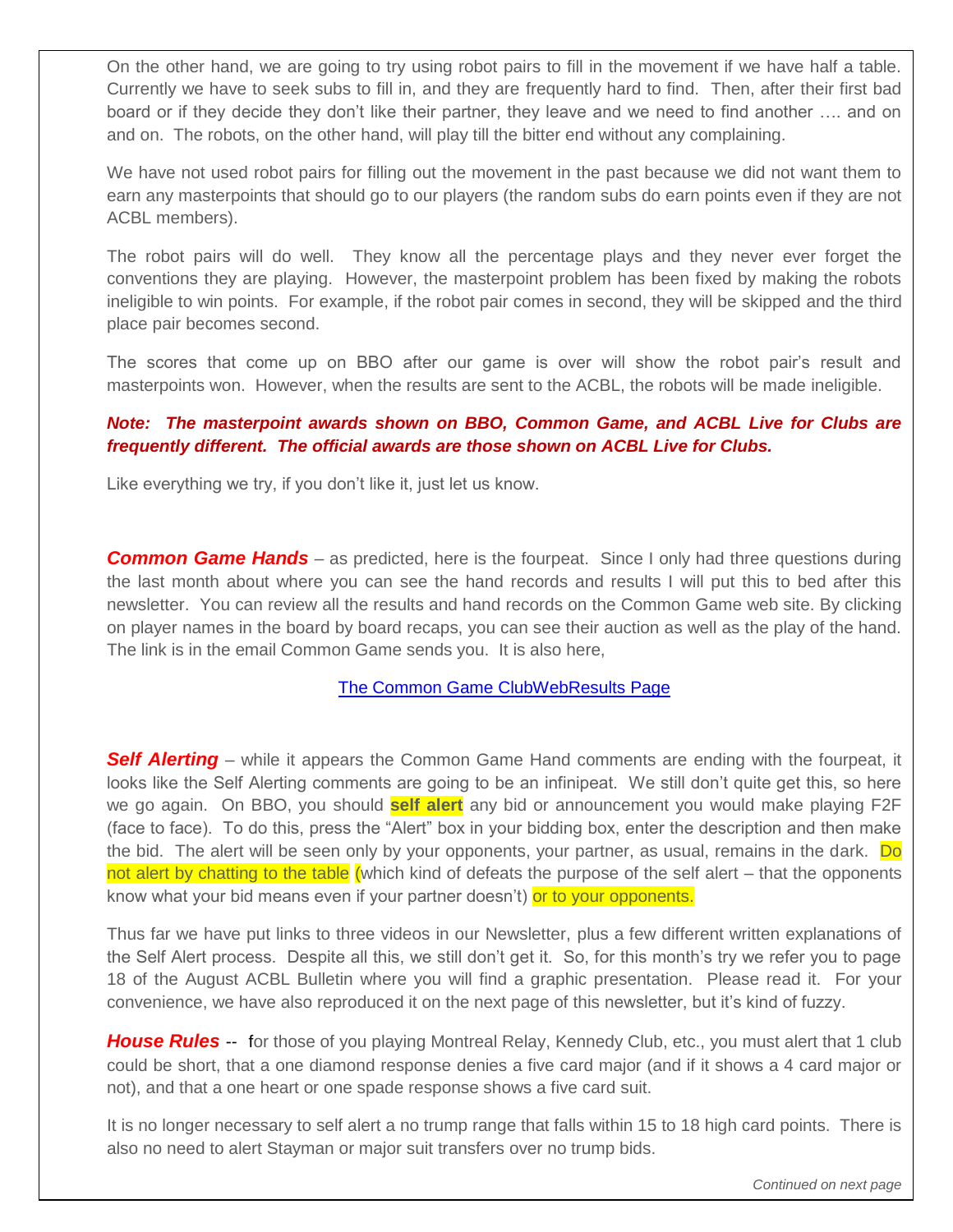If you wish to play more often, there are ABCL sponsored Support Your Club games every day at 10:00 am, 5:10 pm and 7:30 pm. These games are open to all players and cost \$6.00. The lion's share of the entry fee goes back to support your home club or clubs. That would be us.

# **BBO** Help Desk How to Alert your bids on Bridge Base Online

In face-to-face bridge, you Alert your partner's bids, In online bridge, you Alert your own bids. Here's how to do that.



It's your turn to bid, and you realize the call you're about to make requires an Alert. In this case, partner. has opened TNT and you want to transfer. Before doing anything else, click the Alert button.



The Alert button will turn red and a cursor will appear. Type an explanation for your call here.



After you have entered your Alert and explanation, you are ready to select your call. Once you bid, it's too late to Alert. Select the level of your bid.



When you click the suit symbol, your bid appears in the auction diagram highlighted in yellow and outlined in red. The auction continues. Note that although partner Alerted his INT bid as 15-17, youdon't see his Alert and he can't see yours.



Once you select a level, the strains appear. Select the appropriate strain. In this case we want to bid 2V to transfer to spades.



During or after the auction, you can hover over any call highlighted in yellow to see the explanation. If there is a red outline but no yellow, you can click the bid to prompt the person who made the Alert to fill in the explanation.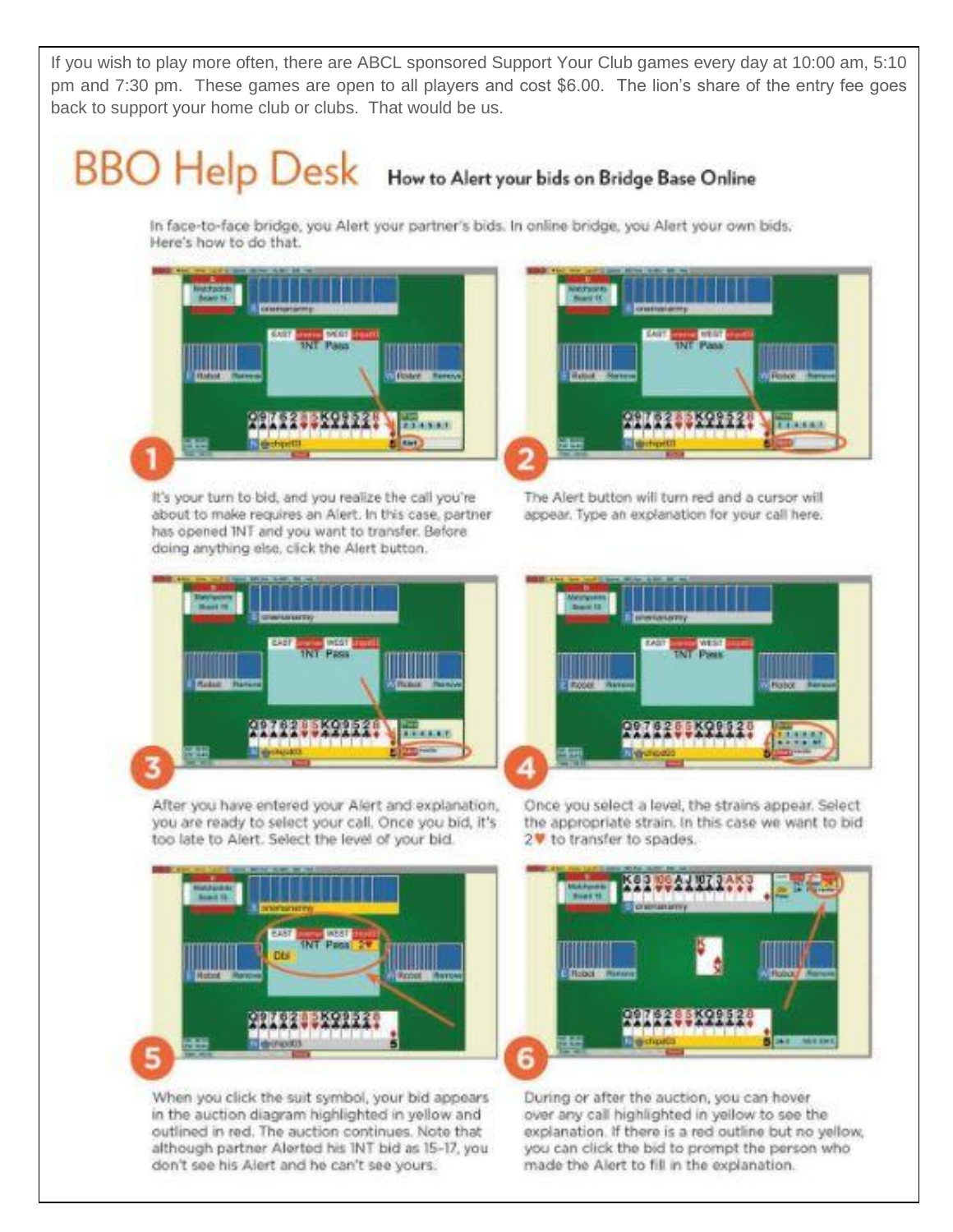## **CHEATING AT BRIDGE**

In the Board Meeting Report in the previous newsletter I mentioned that cheating at online bridge was a known problem. I said there would be an article about cheating in this month's newsletter.

## *Well, here it is!*

I'm sure most of you are, like me, very surprised that people would cheat at our elegant game. Oh sure, petty cheating at the kitchen table game with its grimaces, coffee housing, unnecessary comments, etc., is known to all, and is, in a way, part of the deal. But, cheating in competitive bridge must surely be a rarity. Well, thankfully, it is pretty rare, but exists at all levels of the game. It even exists among world class players competing for National and World Championships.

Following is a very condensed inglorious history of some of the more egregious episodes promulgated by world class players. Most all of these incidents occurred during very prestigious knockout team events.

**★ The Buenos Aires Affair** – at the Bermuda Bowl World Championships in 1965, Terrance Reese and Boris Schapiro (the top British pair) were accused and later convicted of cheating. There method was holding their cards with X number of fingers exposed; where X was the number of cards they held in a particular suit.

While this information may not seem to be a big deal to some of us, for a world class player it is enormous. The bidding combined with this illicit knowledge enables the player to figure out the distribution of the hand fairly easily.

Reese and Schapiro received an extremely lenient three year suspension for their transgressions, but their reputations were permanently stained. The World Bridge Federation (WBF) was, however, moved to require screens for their competitions. The screens were diagonal barriers across the table making it impossible to see one's partner. When the bidding is complete, a curtain (later a door) across the bottom of the screen is opened so the players can see the cards being played.

Here is a picture of what a table with a screen looks like.



The screen divides the table diagonally with one player from each pair as screenmates. The rectangular thing in the middle of the table with a board on it is called a bidding tray. The screenmates place their bids in the area surrounding the board, open the door in the screen and pass it through the screen to the other screenmates. This continues until the bidding is complete. After the bidding is complete the door is left open so everyone can see the cards, but not their partner's pretty face.

Self alerting is used by writing the bid's meaning on paper for your screenmate.

Problem solved! Maybe not so much, as marching in are ………..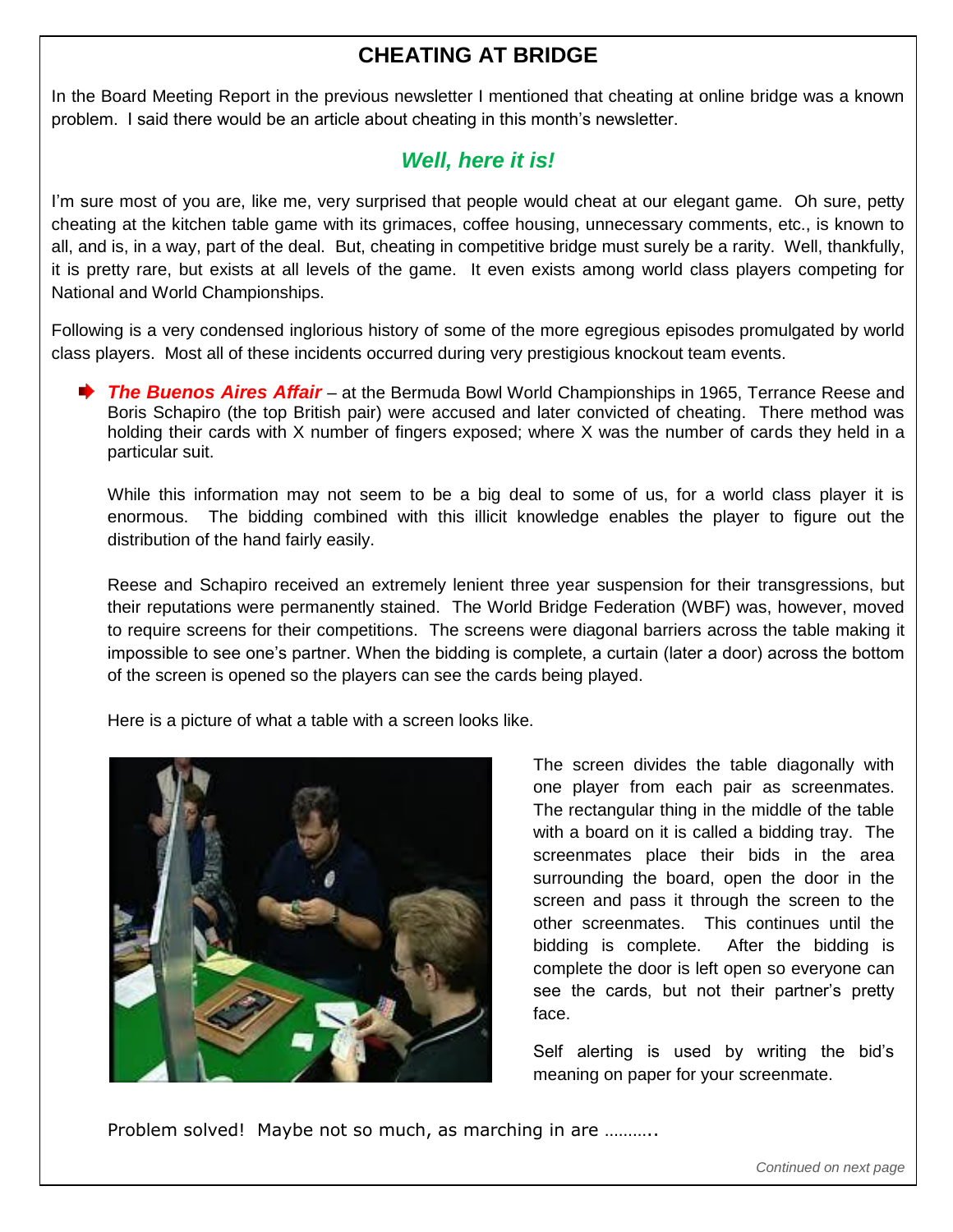**★ The Foot Soldiers** – during the 1975 Bermuda Bowl held, coincidentally, in Bermuda, Gianfranco Facchini and Sergio Zucchelli of the Italian Team were accused of exchanging unauthorized information by, get ready for this, tapping toes under the table. The Foot Soldiers (previously known as the Vegetables) were similarly accused the prior year while winning a highly prestigious pairs event in Monaco. While these allegations were never proven, the pair just kind of disappeared from the international bridge scene after the 1975 incident.

The WBF was now moved to decree that the screens would henceforth be extended to the floor under the table to stop this footsy playing in its track.

So let's move on to ACBL Land and begin with ………..

j

**★ The Houston Affair** – during the 1977 North American Team Trials allegations of improper illicit communication were leveled against the pair of Richard Katz and Larry T. Cohen (NOTE: This is not Larry N. Cohen, expert player, writer, teacher and promulgator of The Law of Total Tricks, who will soon be inducted into the ACBL Hall of Fame). Their method of communication, coughing and sniffing in various sequences. Rather than face the allegations, they resigned from the ACBL right there and then, and left the event causing their team to forfeit its matches.

Shortly thereafter, Katz and Cohen sued the ACBL for \$44 million alleging, among other things, defamation of character. The ACBL countersued and this sordid affair dragged its way through the legal system for five years before being settled for next to nothing.

Next up, another ACBL pair, one of them a two time loser ………..

*The Pencil Coders* – in 1979, Steve Sion and Alan Cokin were under observation for unusual bids and opening leads that were too frequently successful. The observers concluded that they were signally their distribution, particularly in short suits, by the directions and locations they placed their pencils on the table. They confessed and were barred from ACBL play for five years.

After five years they applied for and were granted reinstatement with stipulations, one being they could never again play together. Cokin, trying to make amends, went on to devote himself to promoting youth bridge programs. Sion, on the other hand, went on to get involved in another serious improprieties case and was expelled for life in 1997.

While there were numerous incidents before and after those mentioned, let's speed forward 25 years and introduce you to ………..

**The Racecars** – in 2005 at the European Team Championships, Italian team members Andrea Buratti and Massimo Lanzarotti (for the automotive challenged, the nickname 'Racecars' comes from the similarity of their names to that of two high performance automakers, Bugatti (with its 1578 horsepower engine and an entry level price of \$3 million) and Maserati) were accused of having dummy peak at the opponents hands and convey what they saw to their partner by the direction of their folded arms on the table and the number of fingers exposed. They were adjudicated guilty by the tournament staff and forfeited their matches. Upon appeal, the committee voted unanimously against them.

They were expelled from the ACBL for five years and denied readmission in 2011. In 2018, Lanzarotti once again applied for readmission to the ACBL, which for some odd reason or another, was granted. So, this guy is back on the streets. We will see.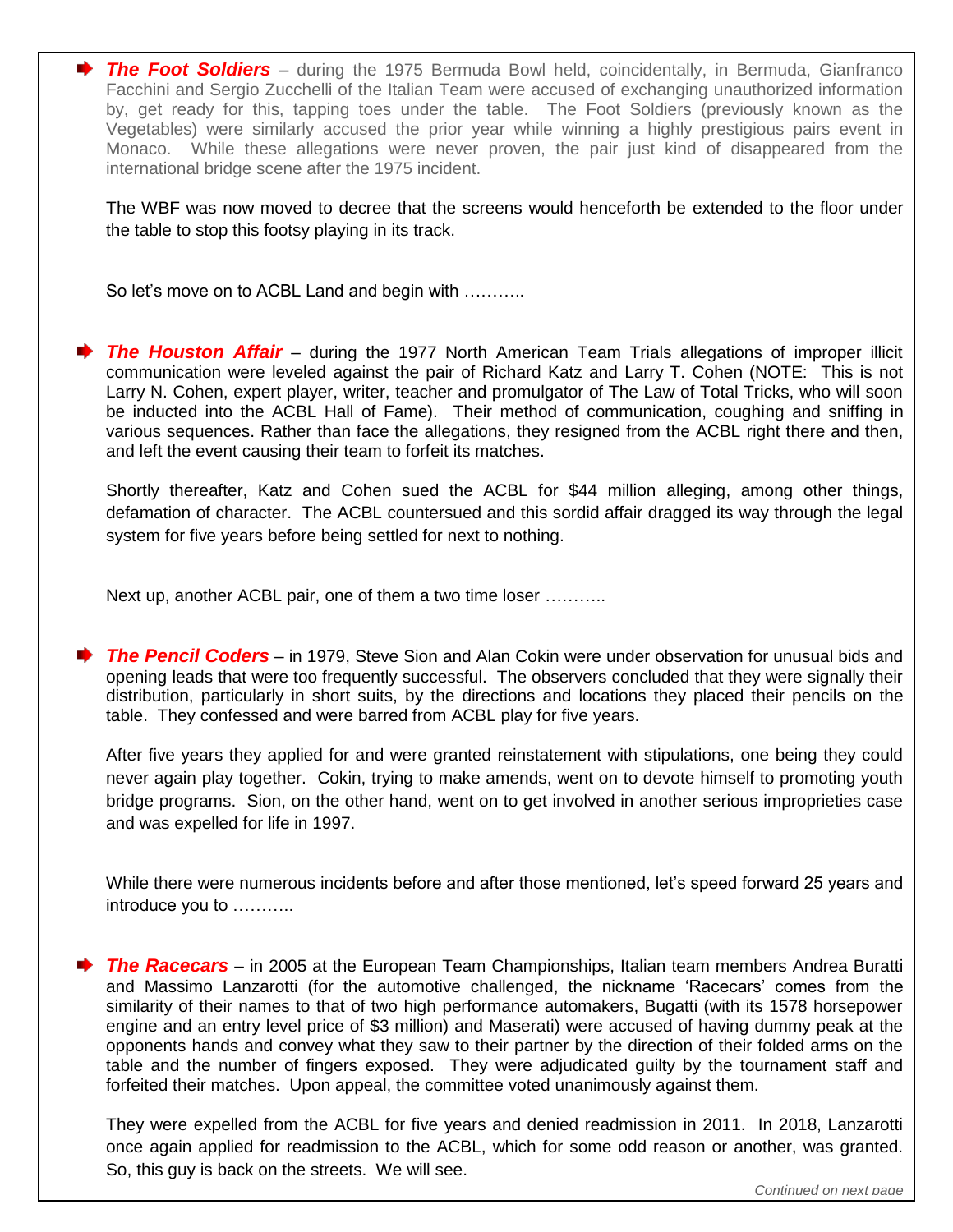OK, OK. So, you want to know what a \$3 million car with a top end speed of over 300 mph looks like. Well, here it is!



Next up, even the senior citizens get involved, here's your appointment with ………..

*The Coughing Doctors* – in 2013, in the Senior World Championship, the US team met the German team in the finals. One of the German pairs, Michael Elinescu and Entscho Wladow, both retired medical physicians, were thought to be conveying information by how many times they coughed and when the coughs occurred. The code was broken by Donna Compton, the Non Playing US Captain.

After the usual denials and string of appeals, the good doctors were barred from playing in any WBF event for ten years and from playing with each other for life. They were also required to return the gold medal they won in this event, but refused to do so.

So, that's not really a lot of incidents over a long period of time. True. The reason for that is the governing bodies of bridge, from the WBF and all the national and zonal organizations were very reluctant to get involved in cheating allegations, since they were very hard to prove, frequently resulted in expensive litigation and, in their opinion, tainted the image of our great game.

Over the years there were many pairs suspected of being dirty by their peers, who frequently lodged complaints and calls for investigations with the governing bodies. Unfortunately, the bridge organizations chose to keep their collective heads in the sand, causing much frustration among the clean professionals, and consequently nobody did anything and nothing happened. In 2015, that was about to change due primarily to the efforts of a youngish (not youngish by our standards (under 80)), but more like little 40's) professional player from Norway. So, let's take a look at ……….

*Continued on next page*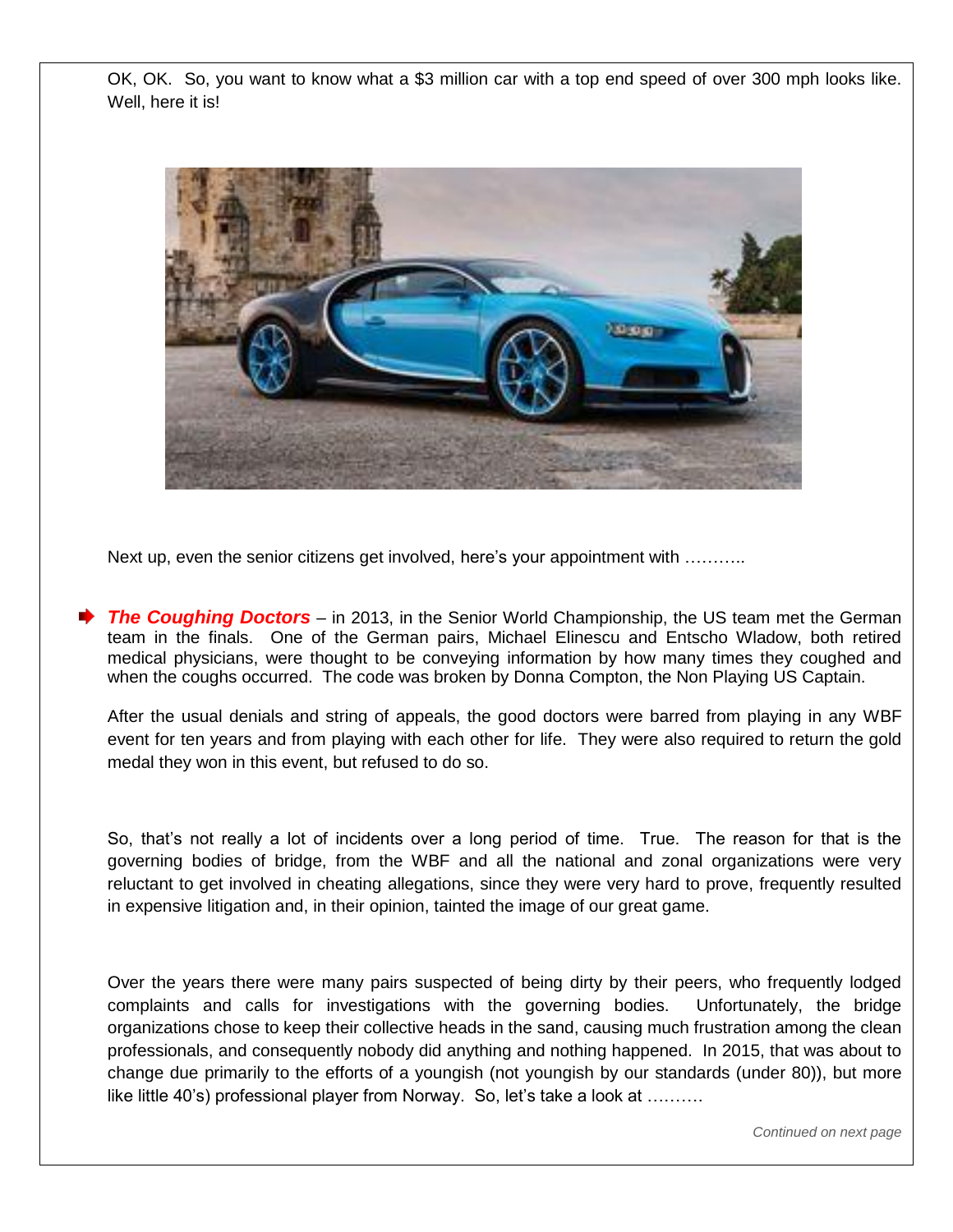**Boye's Battle** – after losing the Spingold Teams Championship to a team which included one of the pairs many thought to be cheating, Boye Brogeland began a campaign to out not only that pair, but other highly ranked pairs suspected by their peers of communicating unauthorized information by nefarious methods (aka cheating). In doing so, Boye was violating one of the sacred unwritten laws of bridge – you do not publicly accuse someone of cheating, even if you are positively sure that they are. Possible repercussions would be shunning from the bridge community, thus ending his career and livelihood. As the campaign went on, Boye was sued by some of the accused and actually threatened with violence by others.

Boye's campaign resonated with many of the clean players who volunteered to help analyze countless hands for seemingly odd but successful actions, and study video after video to try to break the cheating code. Note: these highly prestigious championships are routinely recorded and broadcast on BBO VuGraph, so the play by play of each hand is readily available.

Long story short. These efforts were very successful resulting in the condemnation of four extremely prominent pairs, presented in chronological order of their outing.

**Lotan Fisher and Ron Schwartz** – young Israeli International players whose quick rise to prominence included winning three North American Team Championships. Their method of communication was how and where they placed the board on the table after removing it from the bidding tray showing strength in various suits. Later, coughing codes were added to the allegations. They were found guilty as charged and expelled from the ACBL, the Israeli Bridge Federation and the European Bridge League.

**Fulvio Fantoni and Claudio Nunes** – the then Number 1 and Number 2 ranked players in the world. Winners of numerous World Championships, North American Championships, and on and on. Their trick was signaling strength and/or suit preference on defense by the direction they placed their leads on the table, vertical, horizontal, or at an angle. In addition, the manner in which they placed quit tricks held additional meaning. They were suspended or expelled by virtually every bridge organization for various time periods.

**Alex Smirnov and Josef Piekarek** – German Internationalists who after being confronted by Brogeland confessed to unethical behavior playing bridge going back many years. Banned from the European Bridge League for four years and from playing together for life.

**Cezary Balicky and Adam Zmudzinski** – their method was indicating the relative strength of their bids by the distance the current bidding card was placed from the previous bidding card. Despite overwhelming evidence, the pair was exonerated.

Fast forward five years to 2020 and the Covid 19 era of online bridge, where we find yet another way to cheat, the new art of ………..

**Self-kibitzing** – what the hell is that? Since face to face bridge has disappeared from the planet, there have been a number of online knockout team events held on BBO. These events have attracted many high level players and their sponsors as replacements for the team games not held at our cancelled National and International Tournaments. Events featuring world class players are routinely played on BBO VuGraph so we mere mortals can watch the big boys play (If you haven't tried this, it is a great way to learn). As a kibitzer you can see all four hands displayed as you watch the bidding and play.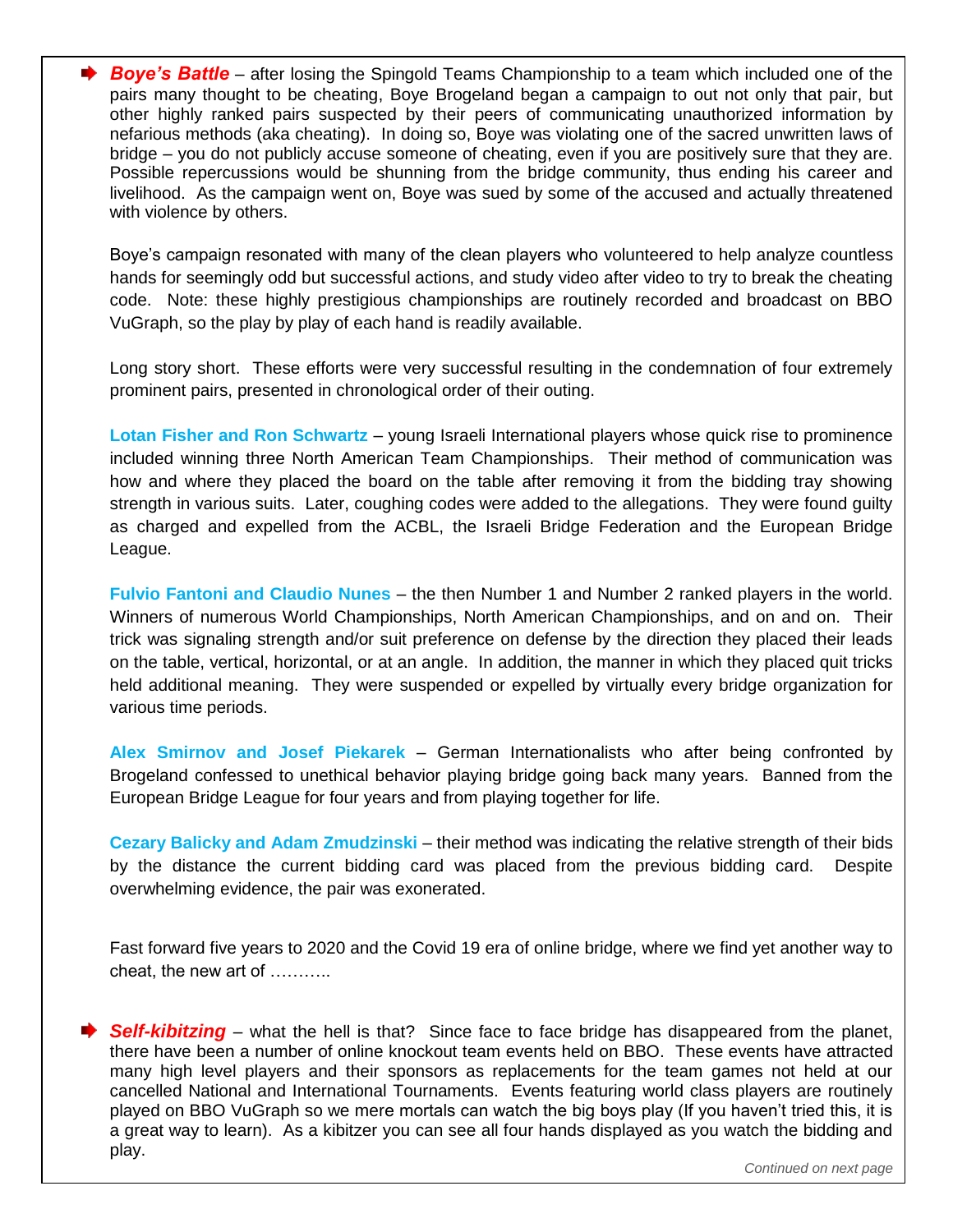So, the ethically challenged might think they could play better if they saw all four hands. So they do. They simply log on to BBO with another User ID and/or on a different device. They then join the table they are playing at as a kibitzer, and there they are, in all their glory, the 52 cards in everyone's hand. BBO kind of frowns on this sort of behavior and does their best to find and banish the perps.

Has BBO caught anyone doing this? They actually have. I will mention three cases which have occurred in the last two months or so. Once again, in chronological order, let's meet ………,..

**Peter Friedland** – BBO determined that Friedland was using unauthorized information, probably from self-kibitzing, during the Reynolds Spring Knockout event. He and the rest of his team (against whom no allegations were made) were disqualified from the event, and Friedland was suspended from BBO and the results of the investigation were sent to the ACBL.

The next two cases involve young bridge Superstars and are somewhat different than Friedland, in that the players themselves posted articles on the Bridgewinners web site confessing that they were guilty of self-kibitzing. I give you ………..

**Michal Nowosadzki** – age 32 is a Polish Internationalist and Professional Player who is currently ranked 5<sup>th</sup> in the world by the World Bridge Federation. He is (was) a member of the powerhouse Josef Blass Team which has won numerous ACBL National Team Championships in recent years. Say it ain't so, Nowo, say it ain't so.

**Sylvia Shi** – yes, that Sylvia Shi. The 32 year old Professional Player was the cover girl for the January 2020 ACBL Bulletin on occasion of her becoming the youngest woman to achieve ACBL's highest rank, Grand Life Master. Shi is currently under suspension from the ACBL pending a hearing. Sheesh! *Update – just today I found out that Shi has been suspended from the ACBL for three years.*

The bridge world and its governing bodies appear to believe that cheaters who have confessed deserve less drastic sanctions than those who chose to engage is endless denial and frequent litigation. In both of these cases, the "confessions" occurred after they were confronted with the evidence from BBO investigations. Both basically said they stopped when the guilt set in. With the risk of being cynical, I wonder if we are looking at mitigation of impending damage **(see above).**

So, is there cheating at bridge? Well, it sure as hell looks like it, even at the highest levels of the game. Is there cheating at online bridge? Well, it sure as hell looks like it, even at the highest levels of the game. Let's take a look at the online virtual games at our little olde club. Thankfully, self-kibitzing is not an issue. We do not allow kibitzers (except during the final round if you have finished play) at our games and the computer is really good at controlling that. That leaves us with the most obvious method of cheating, communicating with your partner by phone, text, email, voice (if you live together), whatever, at the same time you are playing.

BBO insists it has computer algorithms that can identify this brand of collusive cheating. If they find someone in violation they simply ban them from BBO. Their company, their rules. If it's an ACBL event the results of their investigation are sent to the ACBL to do with what they want. From my brief perusal of the ACBL Suspension/Expulsion document, it appears that about 20 or more people have been suspended due to unethical behavior in online play. Since we have been only doing this for about five months that, to me, seems like quite a few.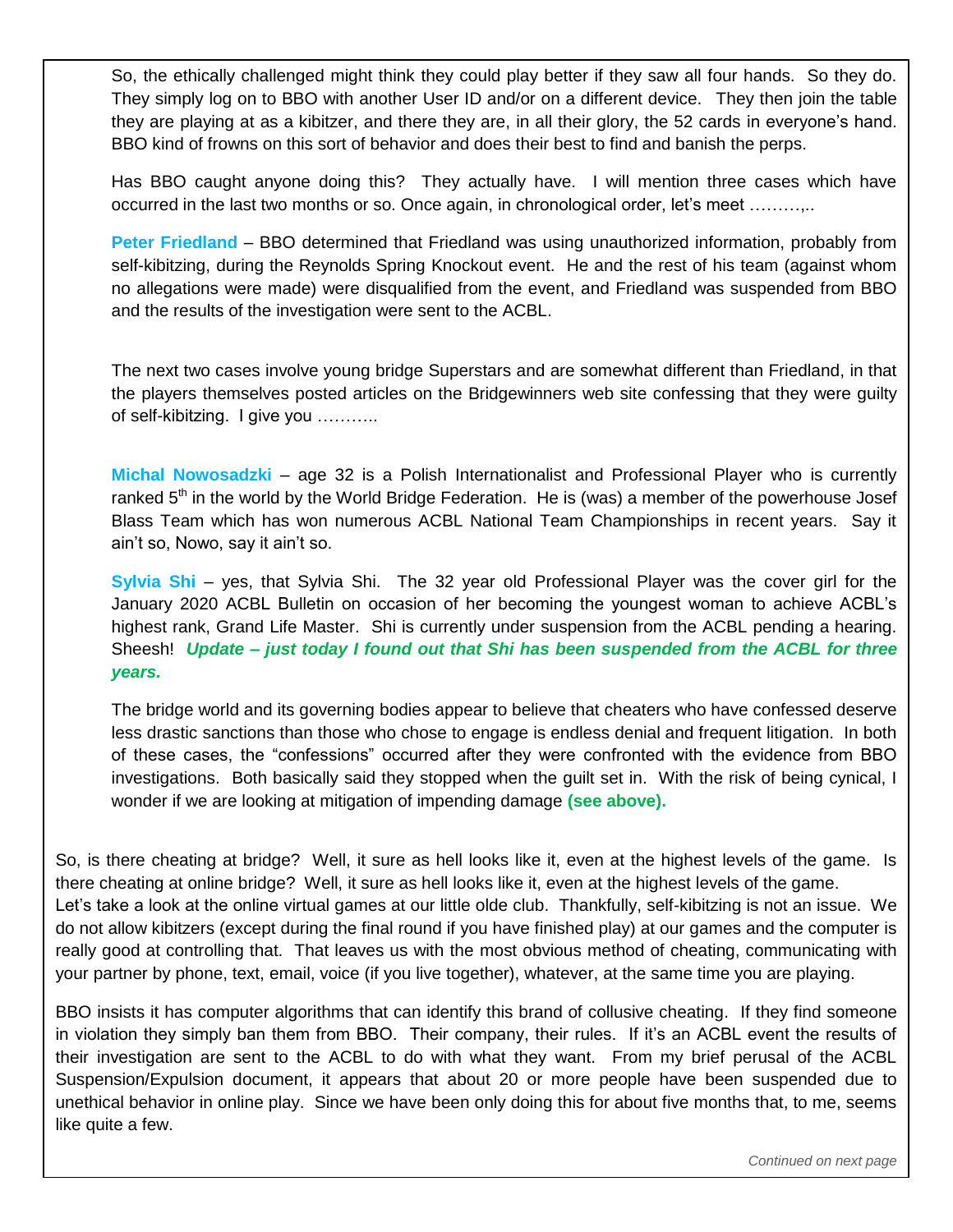So, is there anything we can do about this other than wait for BBO and/or the ACBL to catch the miscreants? Well, yes there is. The ACBL has a Recorder whose job is to investigate inappropriate behavior, be it behavioral or ethical. The recorder will only investigate situations where there is something concrete to investigate. For example, insinuating that Sally and Harry must be communicating with each other when playing because their results are better online than they were at the club is meritless in the eyes of the Recorder. On the other hand, if Sally underleads the Ace fourth of an unbid suit and Harry turns up with King doubleton and scores a ruff, well that's a tad interesting. However, if Sally and Harry frequently find bizarre and effective defenses, that becomes quite interesting. Same with bidding, if Sally and Harry frequently overcall or balance on four cards suits and always find four or more card support, that is quite interesting.

Collusive cheating at bridge is the highest crime in the game. But remember, falsely (whether intentional or not) accusing someone of cheating is the second highest crime.

So, let me leave you with a question. It's a yes/no question, but I'll bet you won't be happy with your answer, whatever it is.

## Have you stopped cheating at online bridge?

## DON'T JUST **THE BOX JACOBY TWO NO TRUMP**

This is the second article in our new series about commonly used, misused and abused conventions. You remember the scenario. Right? No. OK, here it is again. You have a bridge date with a new partner or one you haven't played with for a long time. You are meeting with her to fill out your convention card. You get to the part about major suit openings and ask "Jacoby 2NT?" She responds "Yes." So check the box and move on and fill out the rest of your card.

It being the first Wednesday of the month, you get your second piece of Birthday cake and mosey on over to your table. First hand out of the box you gaze at this nice but somewhat modest collection:

- ♠ AJ10xx
- ♥ xx
- ♦ Axx
- ♣ AJx

Your partner opens 1♠ and as you bid 2NT you are thinking about what a great idea it was to check that 2NT Jacoby box. The opponents remain silent and partner rebids 4♣ -- what in the world does that mean. You think, could it be Gerber? Another suit? How about a void? If 3♣ would be a singleton maybe it is a void. So now, wondering why you ever checked that box, you realize you have no idea what to do. Oh well, my hand is not that great anyway, so I'll just bid 4♠. So you score up your +510 and move on.

So, what did it mean? Here's partner's hand:

- ♠ KQ9xx
- ♥ Ax
- $\bullet$  x
- ♣ KQxxx